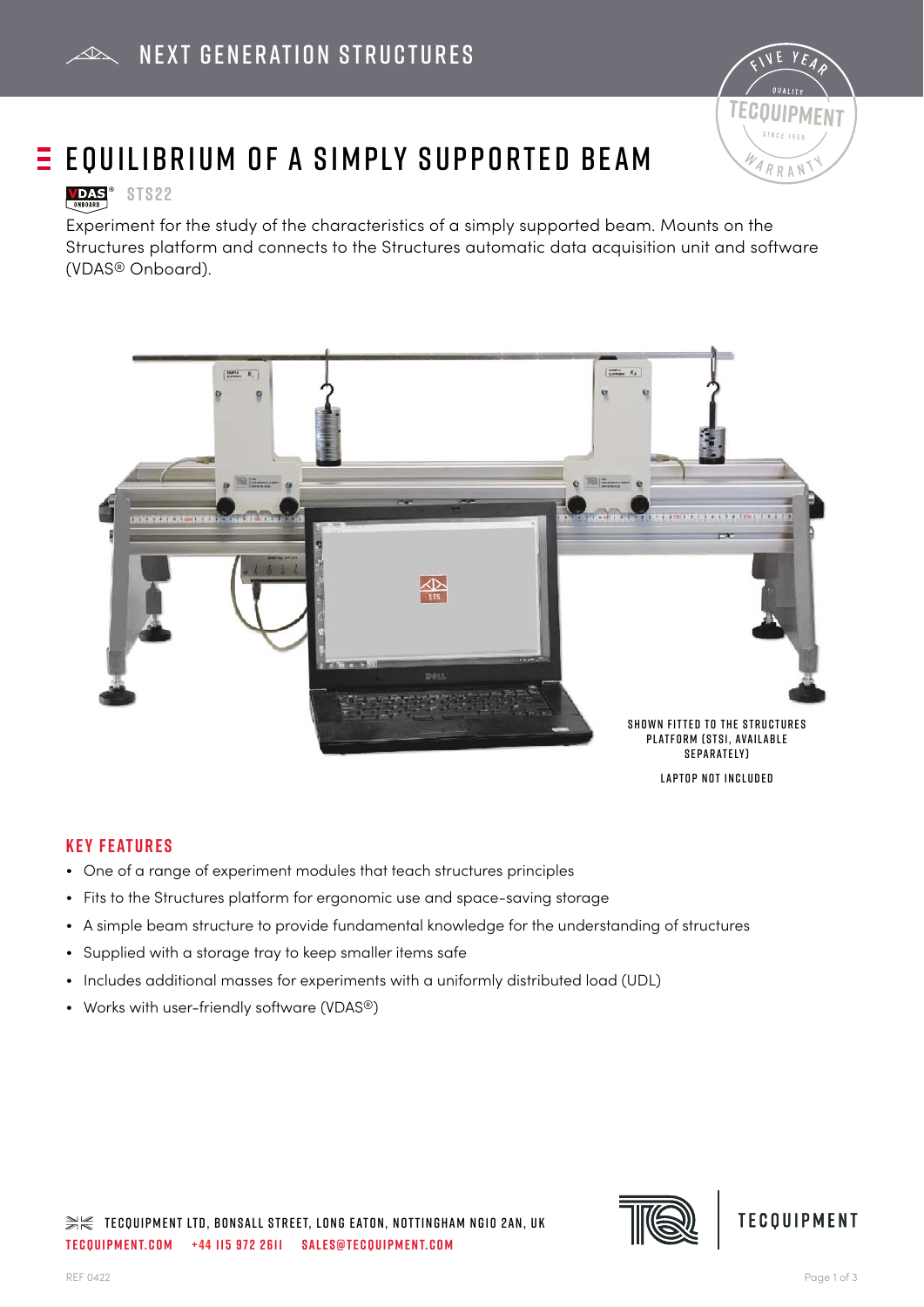# $E$  Equilibrium of a simply supported BEAM

**VDAS**<sup>®</sup> STS22

# **Description**

One of a range of experiment modules that fit to the Structures platform (STS1, available separately), this product helps students to understand the reaction forces due to loads on a simply supported beam 'bridge'. Students add loads to a rigid beam resting on two 'simple' supports. Load cells measure the vertical reactions at the supports. Each support includes pointers that work with the scale on the platform for accurate positioning.

Students apply loads to any position along the beam and measure the resulting reactions. They use textbook beam equations to predict the reaction for any given load and compare the calculated results with the measured results. This helps confirm the reliability of the textbook equations and the accuracy of the experiment results.

This product includes additional masses to allow students to create uniformly distributed loads (UDLs) on the beam.

The load cells connect to the USB interface hub of the Structures platform for computer display and data acquisition (VDAS® Onboard).

## **Standard Features**

- Supplied with comprehensive user quide
- Five-year warranty
- Made in accordance with the latest European Union directives
- ISO9001 certifi ed manufacturer

## **Learning outcomes**

- Principle of Moments
- Influence lines
- Reactions for a point load along a beam
- Reactions for a uniformly distributed load (UDL) on a beam
- The Principle of Superposition

### **Essential Ancillary**

• Structures Platform (STS1)

## **Software**

TecQuipment has created data acquisition applications (VDAS® Onboard) for each experiment module, with additional simulated experiments.

The simulated experiments allow students to simulate the hands-on laboratory experiments, verifying their results. They also allow simulation of alternative set-ups, such as other loading conditions and portal properties, extending the learning experience beyond the practical laboratory session.



**Span Fraction** TYPICAL EXPERIMENT RESULTS SHOWING THE INFLUENCE LINES FOR THE



TYPICAL EXPERIMENT RESULTS COMPARING REACTION AGAINST AN INCREASING LOAD



B FAM R FACTIONS